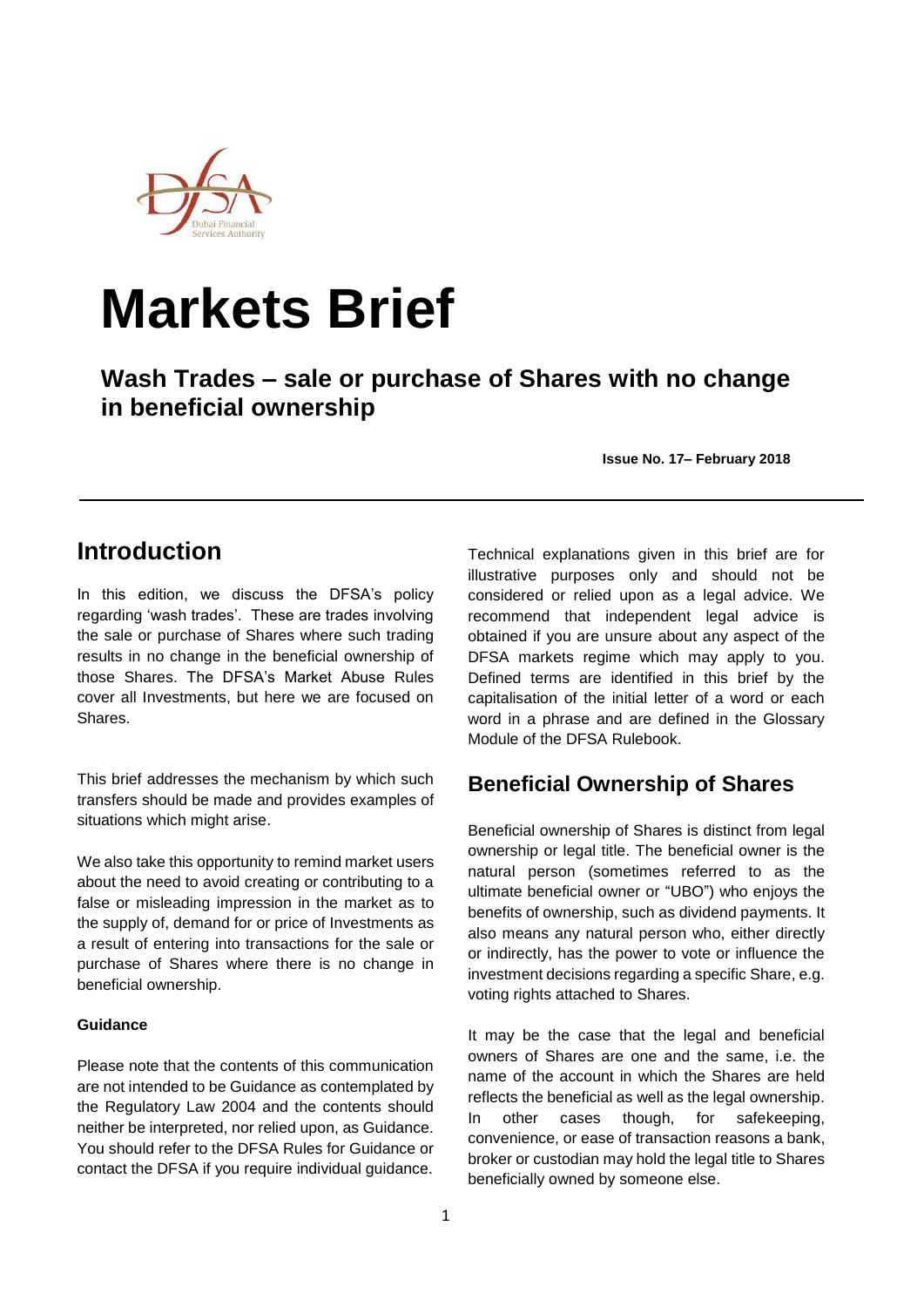For the purposes of the DFSA's Market Abuse Regime, being clear about the identity of the beneficial owner is relevant to ensuring that a false or misleading impression regarding transactions in the Shares is not created and no misleading disclosures regarding the beneficial ownership of Shares, and consequently the attached voting rights, are made.

Recently a number of issues have arisen regarding the buying and selling of Shares on Nasdaq Dubai, a DFSA Authorised Market Institution, where no change in the beneficial ownership of the Shares took place. Such incidences have given the DFSA cause for concern about compliance with the Markets Law 2012 (the "Markets Law") by market participants as regards the prohibition of Market Abuse and the use of wash trades.

To help address these concerns, the DFSA has taken the opportunity to raise awareness through this Markets Brief of the process by which the legal title of Shares may be transferred without carrying out wash trades and to highlight the need to ensure that any impression created as to the supply and demand of Shares on the market by trading is accurate, true and not misleading. The DFSA also takes this opportunity to stress its view that entering into wash trades is an example of conduct that may constitute Market Abuse.

#### **Market Abuse Provisions**

Chapter 1 of Part 6 of the Markets Law sets out conduct which is prohibited on the basis that it constitutes Market Abuse. This includes:

 Engaging or participating in any act, practice or course of conduct relating to Investments that the person knows or reasonably ought to know results in or contributes to, or may result in or contribute to, a false or misleading impression as to the supply of, demand for, or price of one or more Investments – Article 54(a) Markets Law.

The DFSA's Code of Market Conduct ("CMC") provides Guidance on the Market Abuse provisions in Part 6 of the Markets Law. Chapter 2-2 2.(a) of the CMC sets out examples of conduct that, in the DFSA's view, may contravene Article 54(a) by resulting in or contributing to a false or misleading

impression. These include:

 Wash trades – that is, a sale or purchase of an Investment where there is no change in beneficial interest or market risk, or where the transfer of beneficial interest or market risk is only between parties acting in collusion, resulting in a false appearance of trading activity.

Wash trades can create a false or misleading impression in a number of ways.

- They suggest to the market that the supply of Shares includes an offer to sell, where in fact there is no intention for those Shares to be available for purchase by market participants.
- They suggest that the volume of Shares being traded is greater than the true volume of trading amongst legitimate arm's length market participants.
- They distort the genuine level of supply and demand amongst market participants.

In determining whether wash trading constitutes Market Abuse, the DFSA will take into account a number of general factors including:

- the experience and knowledge of the users of the market in question;
- the identity and position of the person responsible for the conduct which has been observed;
- whether the order to trade or transaction does not appear to have a legitimate economic rationale; and
- whether the person has another, illegitimate, reason for undertaking the transaction, bid or order to trade.

(see CMC Section 2-2, paras 5 and 6)

#### **Examples of On-market Transactions Causing Concern to the DFSA**

Transactions in the following examples may create a false or misleading impression in the market: